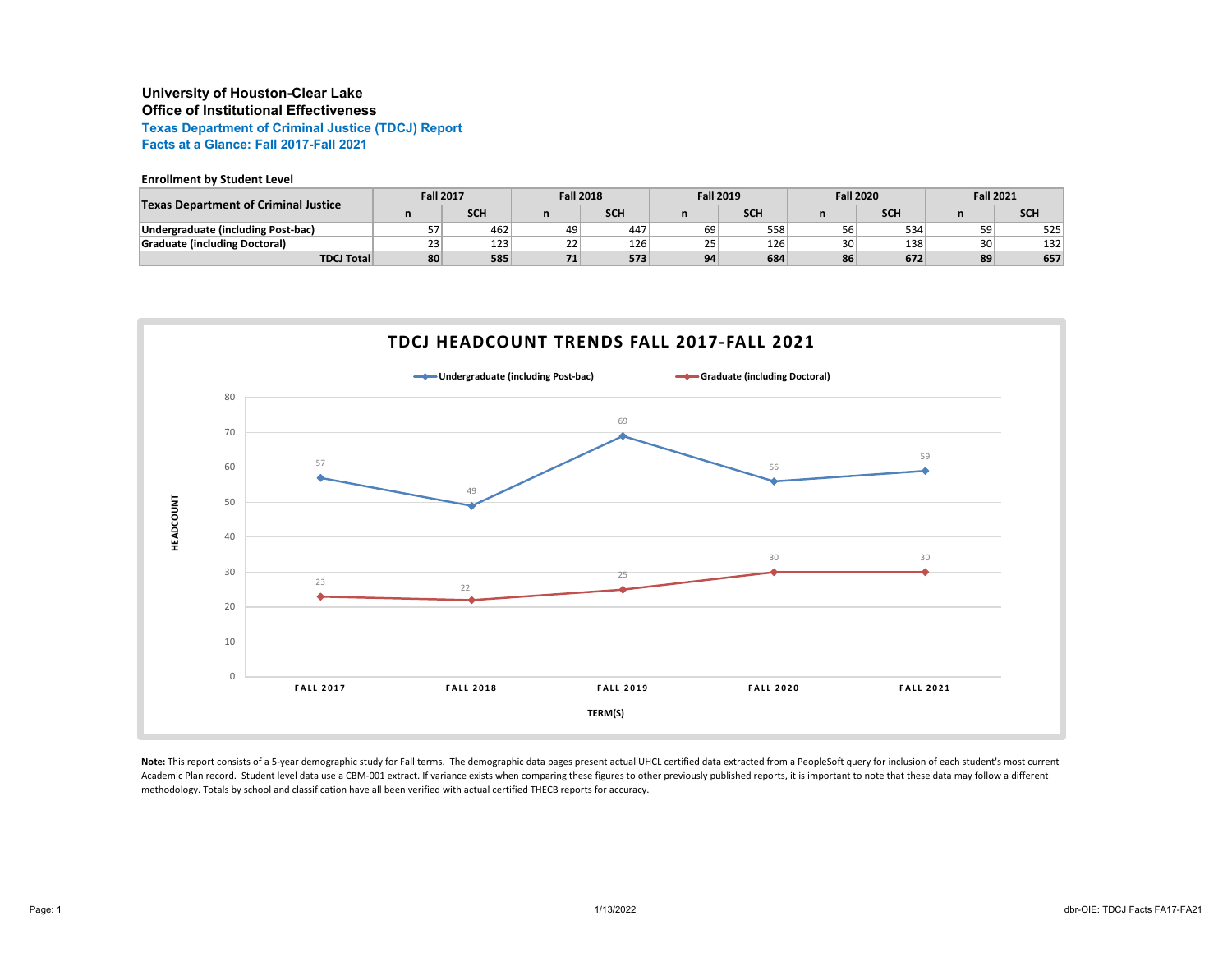# **University of Houston-Clear Lake Office of Institutional Effectiveness**

**Texas Department of Criminal Justice (TDCJ) Report**

| Enrollment by Gender, by Ethnicity, and by Age |                            |                  |          |                  |             |                  |          |                  |                 |                  | 5-year Change   |                         |                |
|------------------------------------------------|----------------------------|------------------|----------|------------------|-------------|------------------|----------|------------------|-----------------|------------------|-----------------|-------------------------|----------------|
|                                                |                            | <b>Fall 2017</b> |          | <b>Fall 2018</b> |             | <b>Fall 2019</b> |          | <b>Fall 2020</b> |                 | <b>Fall 2021</b> |                 | Fall 2017 vs. Fall 2021 |                |
|                                                |                            | Undergraduate    | Graduate | Undergraduate    | Graduate    | Undergraduate    | Graduate | Undergraduate    | Graduate        | Undergraduate    | Graduate        | Undergraduate           | Graduate       |
| Gender                                         | Male                       | 57               | 23       | -49              | 22          | 69               | 25       | 56               | 30 <sup>1</sup> | 59               | 30 <sup>2</sup> |                         |                |
|                                                | Female                     |                  |          |                  |             | 0                |          |                  |                 |                  | $\overline{0}$  |                         |                |
|                                                | White                      | 11               | 10       | 14               |             | 20               | 11       | 17               | 12              | 15               | 13              |                         |                |
|                                                | <b>Black</b>               | 11               |          | 11               |             | 14               |          | $\overline{9}$   |                 | 12               |                 |                         |                |
| <b>Ethnic Origin</b>                           | Hispanic                   | 13               |          | $\Omega$         |             | 11               |          | 12               |                 | 10               |                 | -3                      |                |
|                                                | Asian                      | 4                |          |                  |             |                  |          |                  | 0               | 0                | z               | -4                      |                |
|                                                | Am. Indian                 | 0                | $\Omega$ |                  | $\Omega$    |                  |          |                  | 0               |                  | 0               | $\overline{0}$          |                |
|                                                | International              | 0                |          |                  | $\mathbf 0$ | 0                |          | $\overline{0}$   |                 |                  | $\overline{0}$  | 0                       | $\overline{0}$ |
|                                                | Unknown                    | 18               |          | 12               | 6           | 20 <sup>2</sup>  |          | 14               |                 | 22               |                 |                         | $-2$           |
|                                                | Hawaiian/ Pacific Islander | 0                |          |                  | 0           |                  |          |                  |                 |                  | $\overline{0}$  | O                       | 0              |
|                                                | Multi-racial               | 0                |          |                  | 0           |                  |          |                  |                 |                  | $\overline{0}$  | 0                       | 0              |
|                                                | $20$                       | $\Omega$         |          | U                | 0           | 0                |          | $\Omega$         |                 |                  | $\Omega$        | $\Omega$                | 0              |
| <b>Age Category</b>                            | 20-29                      |                  |          |                  |             |                  |          |                  |                 |                  |                 |                         |                |
|                                                | 30-39                      | 21               |          | 14               |             | 24               |          | 21               |                 | 16               |                 | -5                      |                |
|                                                | 40-49                      | 13               |          | 17               | 8           | 29               | 11       | 20               | 13              | 20               | 15              |                         |                |
|                                                | 50-59                      | 16               |          | 10 <sup>1</sup>  |             | 12               |          | $\overline{9}$   | 6               | 13               | 5               | -3                      | 0              |
|                                                | 60 or more                 |                  |          |                  |             |                  |          | 3                |                 | 3                |                 |                         | $-1$           |



# $\overline{0}$ 5 10 15 20 25 **TDCJ ENROLLMENT TRENDS - FALL 2021 AGE DISTRIBUTION <20 20-29 30-39 40-49 50-59 60 or more**

**Undergraduate Graduate**

**Classification**

**# of studnets**

 $\ddot{}$